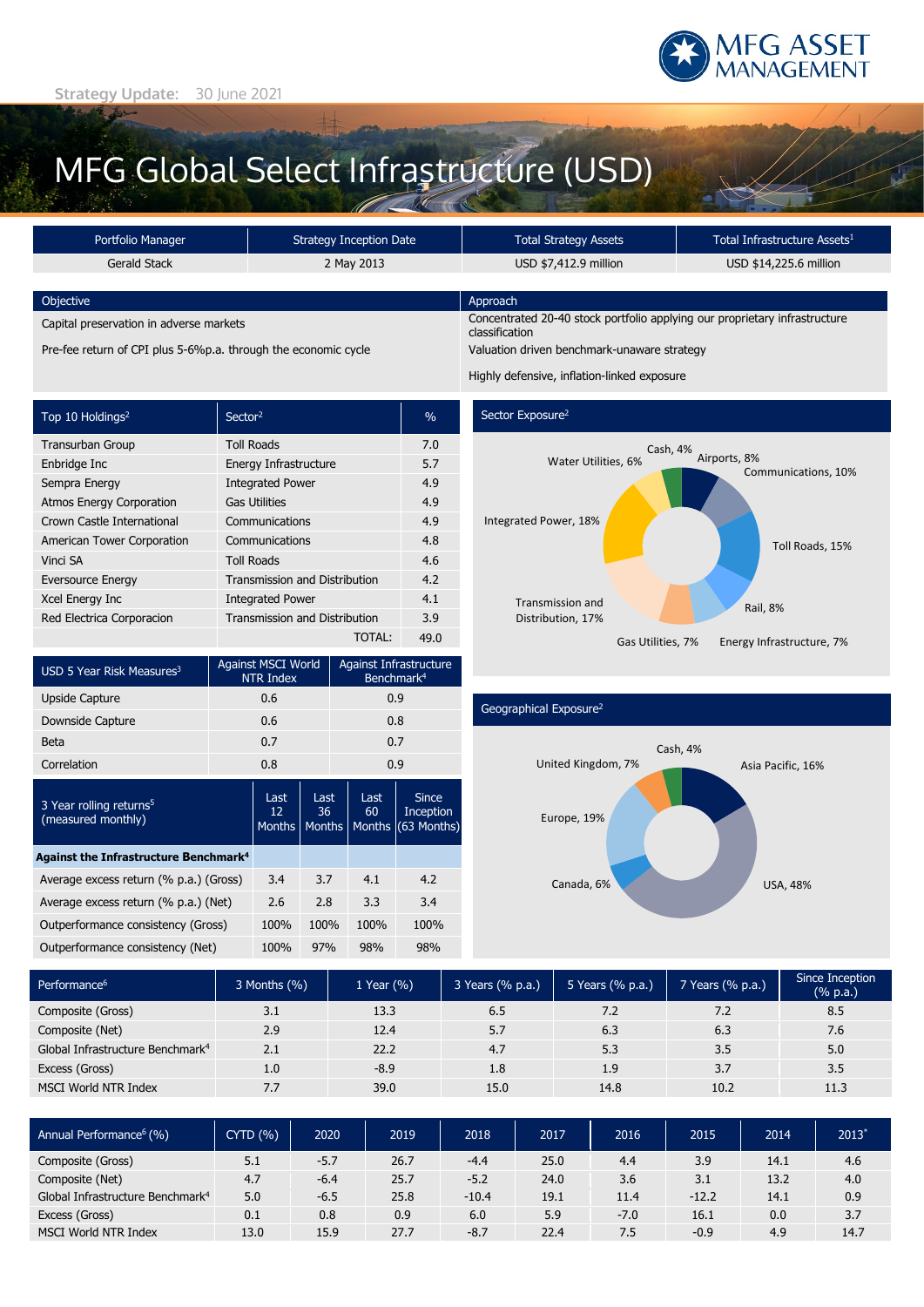# **Strategy Commentary**

The portfolio recorded a positive return in the June quarter when utilities was the only sector of 11 in the MSCI World Index to decline in US dollars. The stocks that contributed the most were the investments in Crown Castle International of the US, American Tower Corp and Transurban of Australia. Crown Castle gained as the owner of 40,000 communications towers and more than 80,000 small cell sites in the US reported solid organic revenue growth of 6.3% for the first quarter, and raised earnings forecasts for the full year due to strong rental revenue and lower borrowing costs. American Tower rose after the company that provides co-location space to wireless carriers across its more than 186,000 communication sites globally announced decent first-quarter earnings and lifted full-year guidance on increased tower use. Transurban climbed after the operator of 21 toll roads in Australia, the US and Canada said that traffic had rebounded to pre-covid-19 levels in areas where pandemic restrictions had been lifted.

The stocks that detracted the most were the investments in Eversource Energy and WEC Energy of the US and Sydney Airport. Eversource Energy fell after the Connecticut Public Utility Regulatory Authority slammed the utility that through subsidiaries offers electricity, natural gas and water services for its preparation for and response to Tropical Storm Isaias that hit in 2020. In a politically charged decision, the authority found that Eversource did not satisfy relevant performance standards, ordered an indefinite reduction of 90 basis points to subsidiary Connecticut Light & Power's authorised return on equity, ordered the opening of a regulatory docket to consider issuing civil penalties against the subsidiary and foreshadowed the disallowance of certain costs that the authority asserts were imprudently incurred were Eversource to seek recovery. Eversource has indicated it will appeal these findings. WEC Energy, which provides electricity and gas across four Midwest states, slid on concerns that utilities were most vulnerable to any rise in interest rates. Sydney Airport declined as Sydney entered its only second city-wide lockdown since the pandemic struck in early 2020.

In relative terms, the portfolio outperformed the benchmark index over the quarter despite a strong performance from oilprice-sensitive stocks (that we do not consider infrastructure) because strong performance from communications, toll roads and European utilities more than offset the weakness in US utilities.



A US utility that has provided power since the 1920s will likely have some coal-fired generation in its energy mix. However, decarbonisation goals and falling costs of alternative, clean energy sources, such as wind and solar, are driving a shift away from coal-fired power.

Alliant Energy, a near-century-old utility that provides power to nearly one million electricity and 420,000 gas customers in Iowa and Wisconsin, foresaw the demise of coal-fired generation more than a decade ago. Alliant realised that to satisfy climate change goals, it needed to eliminate coal as a source of power.

The utility that earned revenue of US\$3.4 billion in 2020 (85% from electricity and the remainder mainly from gas) set up 'Clean Energy Blueprints' to green its services in the two Midwest states where it operates. The blueprint for Iowa is about building state-of-the-art wind and solar energy capabilities to replace two coal-based facilities. For Wisconsin, the blueprint entails retiring two large coal-fired plants with solar-based assets that will provide clean energy to over 175,000 Wisconsin homes.

Alliant Energy is on track to hit its targeted 50% reduction in carbon emissions by 2030 (on 2005 levels), having achieved a 42% reduction in 2020. Alliant's success to date in reducing emissions seems to have accelerated its ambition to go green faster. Through industry-leading efforts in wind expansion, coupled with plans to add new solar and battery storage, the utility expects that by 2025, half its generating assets will be renewable.

Alliant Energy says it intends to eliminate all coal generation by 2040 but will likely achieve this feat earlier. Achieving this would help the company meet its aspirational goal of net-zero carbon emissions from the energy it generates by 2050.

Replacing coal-fired generation with cleaner power assets requires capital investment. Alliant Energy is expected to spend US\$5.9 billion from 2021 to 2024 and another US\$7 billion to US\$9 billion in the following five years on going green. Investors may normally be wary of a company that needs to invest vast amounts to upgrade its production facilities to meet modern requirements. To understand why Alliant Energy's spending builds a case for investing in the utility, it helps to understand how utilities are regulated.

The distinguishing aspect of utilities is that they are monopolies in their immediate surroundings because most of their customers have no choice but to buy the essential service they need from the local provider. These utility monopolies operate under the 'regulatory compact'. This means the utility is responsible for serving a particular territory under regulated terms. The utility is required to invest significant amounts of capital to ensure effective,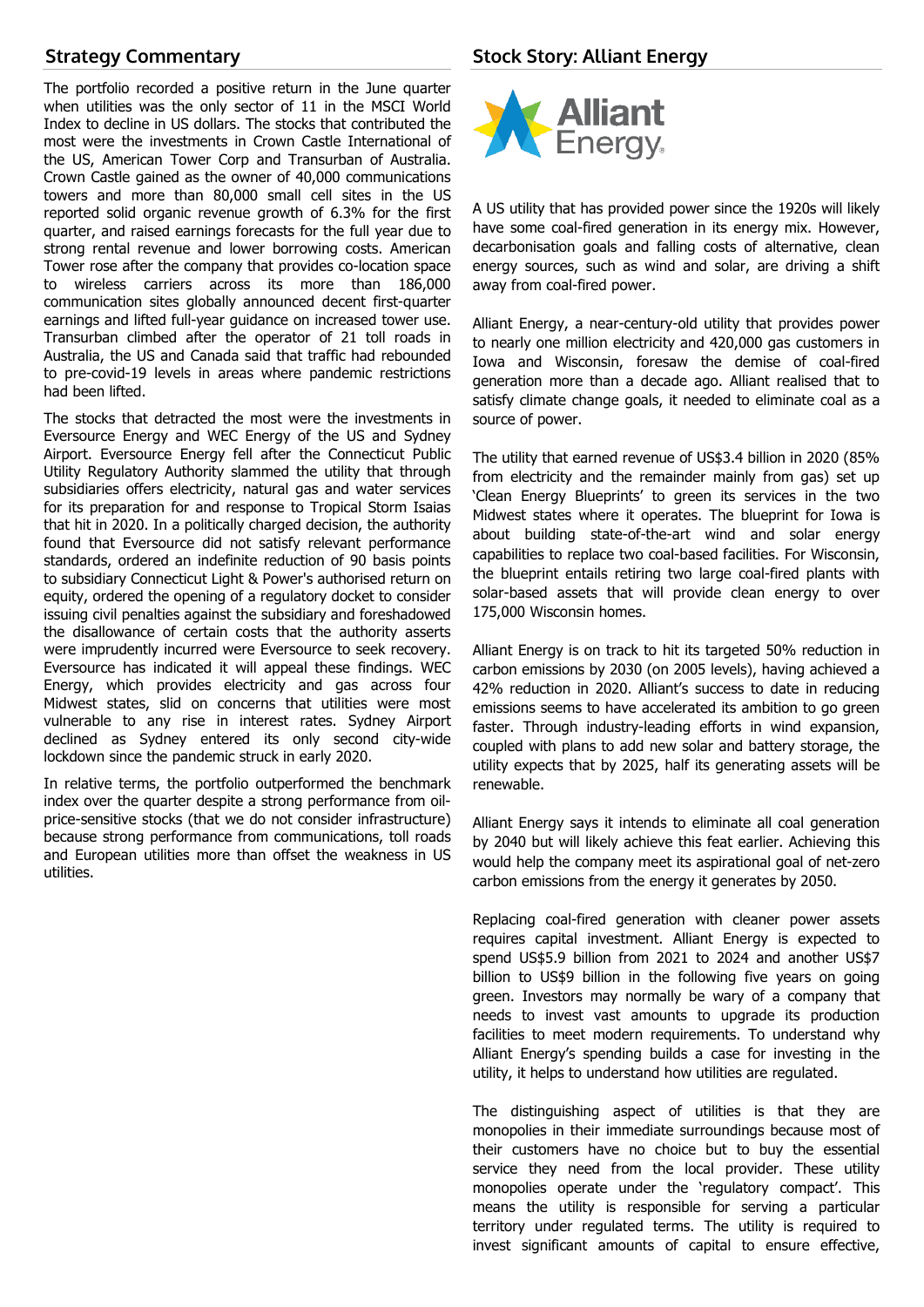efficient and reliable service to its customers. In return, the utility has the right to recover its costs and earn a fair rate of return on the capital invested. The regulator defines which costs can be recovered, which assets can be included in the utility's "rate base" (on which it earns a return) and what the fair rate of return on these assets will be.

Capital expenditure is the key driver of rate base growth and hence earnings for US regulated utilities. Therefore, utilities generally seek to maximise capital expenditure. While the regulator encourages this investment to maintain and improve customer service, it also aims to mitigate excessive bill inflation by limiting such investment to prudent spending.

Alliant Energy operates in favourable regulatory jurisdictions where regulators support investment in renewable energy. The company expects to grow its rate base (on which it can earn regulator-approved returns) from about US\$11 billion in 2020 to about US\$14 billion in 2024. About 20% of Alliant Energy's rate base is renewable generation, a percentage that is expected to increase to 24% by 2024.

Another attractive feature of Alliant Energy is that it's a wellrun company – witness the effort when the winds of a derecho slammed the US Midwest in August 2020. The largest storm in the company's history left more than 250,000 of its customers without power. Alliant Energy employees, alongside more than 2,000 line and tree-trimming crews from across the US and Canada, in just over a week replaced 3,000 power poles – the equivalent of 10 months of work – to restore power to its customers.

For investors, Alliant has delivered 5% to 7% underlying earnings-per-share growth over the past decade. The utility's green journey is poised to deliver similar returns in coming years. Alliant Energy is thus a good fit for the infrastructure strategy that seeks to invest in stocks that provide regular income with the potential for some capital growth.

The key risk, inherent in all regulated utilities, is a deterioration in the regulatory environment that leads to lower allowed returns. However, Alliant Energy has a constructive relationship with its regulators and its decarbonisation plans are viewed favourably. An acceleration of electrification in home heating could pose a threat to Alliant's gas distribution network. However, Iowa and Wisconsin experience freezing winters when natural gas heating is still preferred. While alternative electric heating technology will likely improve over time, natural gas appears well supported for some time. In any case, this risk is limited for Alliant given gas distribution represents under 10% of its rate base. Furthermore, Alliant has received favourable regulatory treatment when retiring coal plants in the past, so this precedent bodes well in the potential situation of forced retirement of gas distribution (or gas-fired generation) assets in the future.

Higher interest rates would add to the cost of Alliant Energy's investment in renewables. All utilities come with the execution risk of how they manage the bills of their customers while they recover the costs of their investments. Cyber attacks are also a risk for utilities but any impact should be short term in nature. Even allowing for these risks, the future is bright for a

company that is going green as it approaches its second century.

*Sources: Company website, annual report, Bloomberg, Dunn & Bradstreet.*